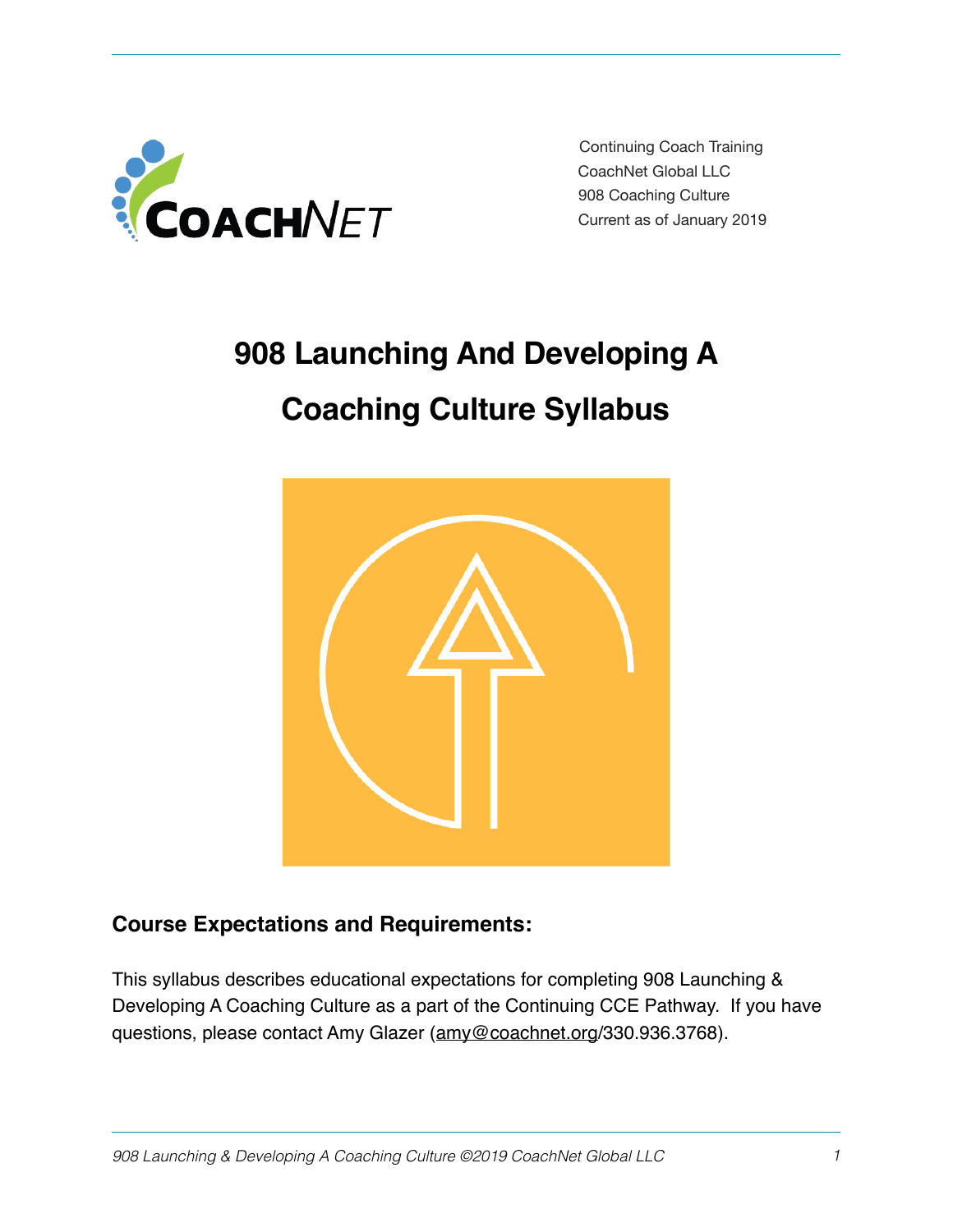#### **Basic Information:**

- 908 Launching & Developing A Coaching Culture
- Online

#### **Number of Coach Specific Training Hours**:

- 4 x 60 minute class sessions (online)
- CoachNet uses a system called Zoom Meeting for our online training. You can access it through the Zoom Meeting app, or through your browser. You can acquire the link through [www.coachnet.org](http://www.coachnet.org) under My Courses.
- One writing assignment (submitted for review by instructor).

#### **Instructor's Name:**

 **Dave Brunelle, ACC** dave@rockcle.org 216.224.7625

## **Contacting the CoachNet Team:**

Amy Glazer, ACC Director of Coaching Community [amy@coachnet.org](mailto:amy@coachnet.org) 330.936.3768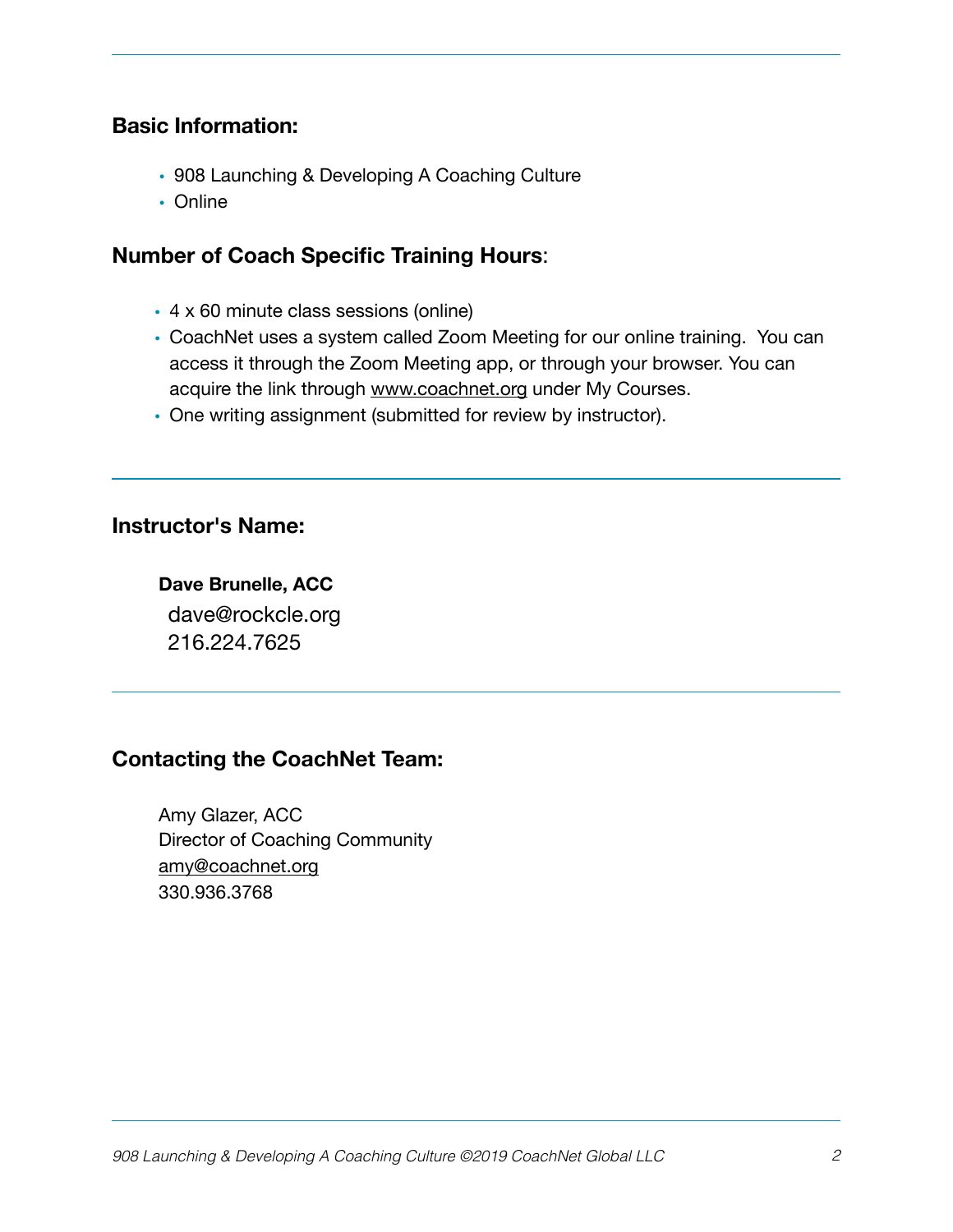# **Website Description:**

Coaching is one of the must have leadership skills sets in today's complex and uncertain world. You can empower your staff—in your business, church or non-profit organization—you use coaching as the default leadership skill, but also as the orienting principle to people development, team building, leader empowerment and accountability to action. Coaching cultures change organizations, and coaching organizations change the world!

In this course, learn CoachNet's organizing principles and implementation process for launching a coaching culture across your church, business or non-profit.

This course covers the following ICF Core Competencies:

*#8 Creating Awareness* 

 *#9 Designing Action* 

 *#10 Planning & Goal Setting* 

 *#11 Managing Progress & Accountability* 

4 - 60 minute sessions 4 coach-specific training hours This class is a part of the Continuing CCE Pathway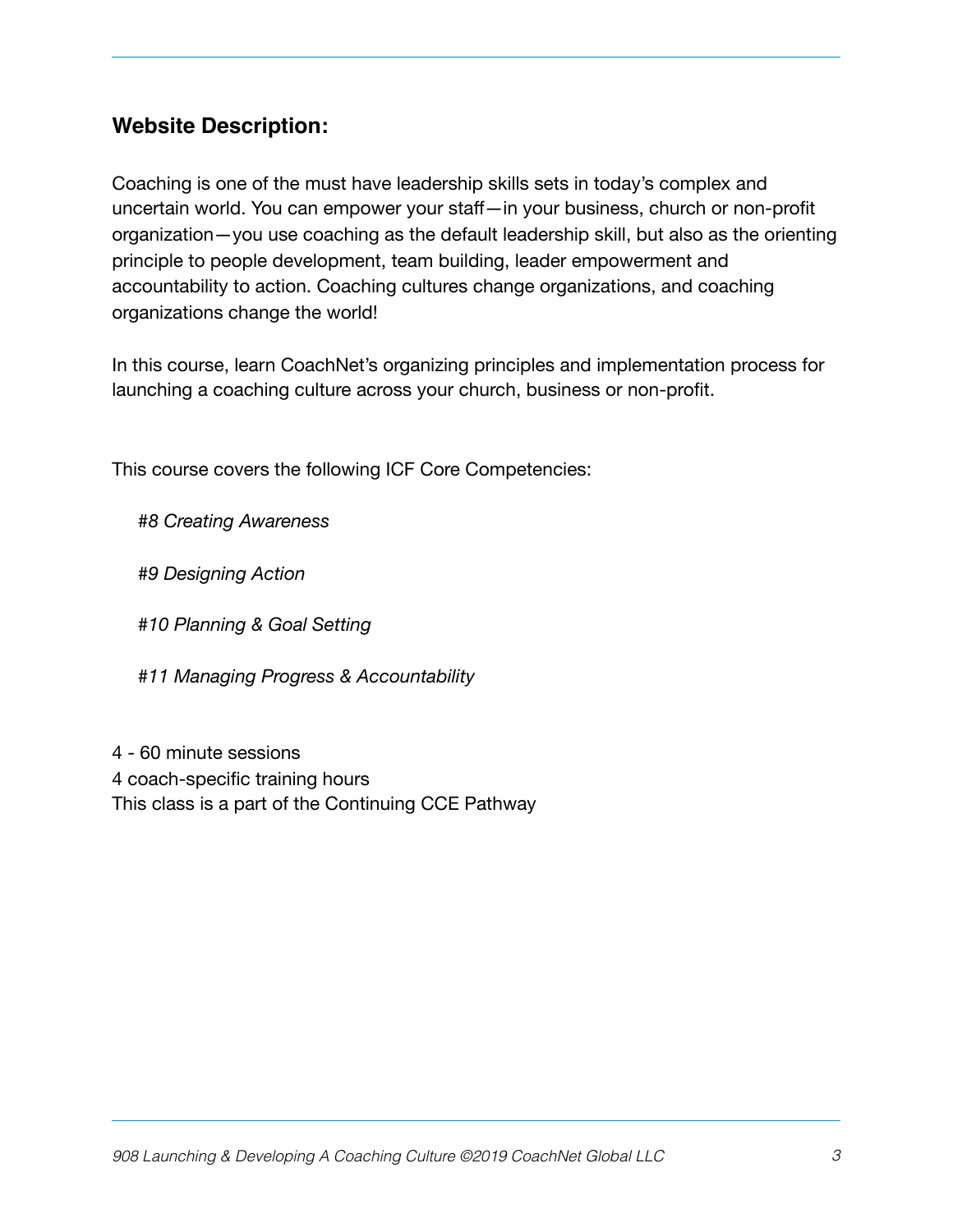# **Course Objectives:**

The objectives for this course are:

- Understand Coaching Cultures and how they develop
- Understand the full coach development arc as CoachNet applies it
- Experience the ICF Core Competencies and Code of Ethics
- Explore how you will apply concepts of coaching cultures to your organization, church or ministry

## **Required Student Resources:**

To successfully complete 908 Launching & Developing A Coaching Culture you will need:

- A reliable internet connection
- A reliable telephone
- A copy of the 908 Launching & Developing A Coaching Culture Participant's Sessions Guide
- An email address
- Word processing software to submit final assignments in Microsoft Word format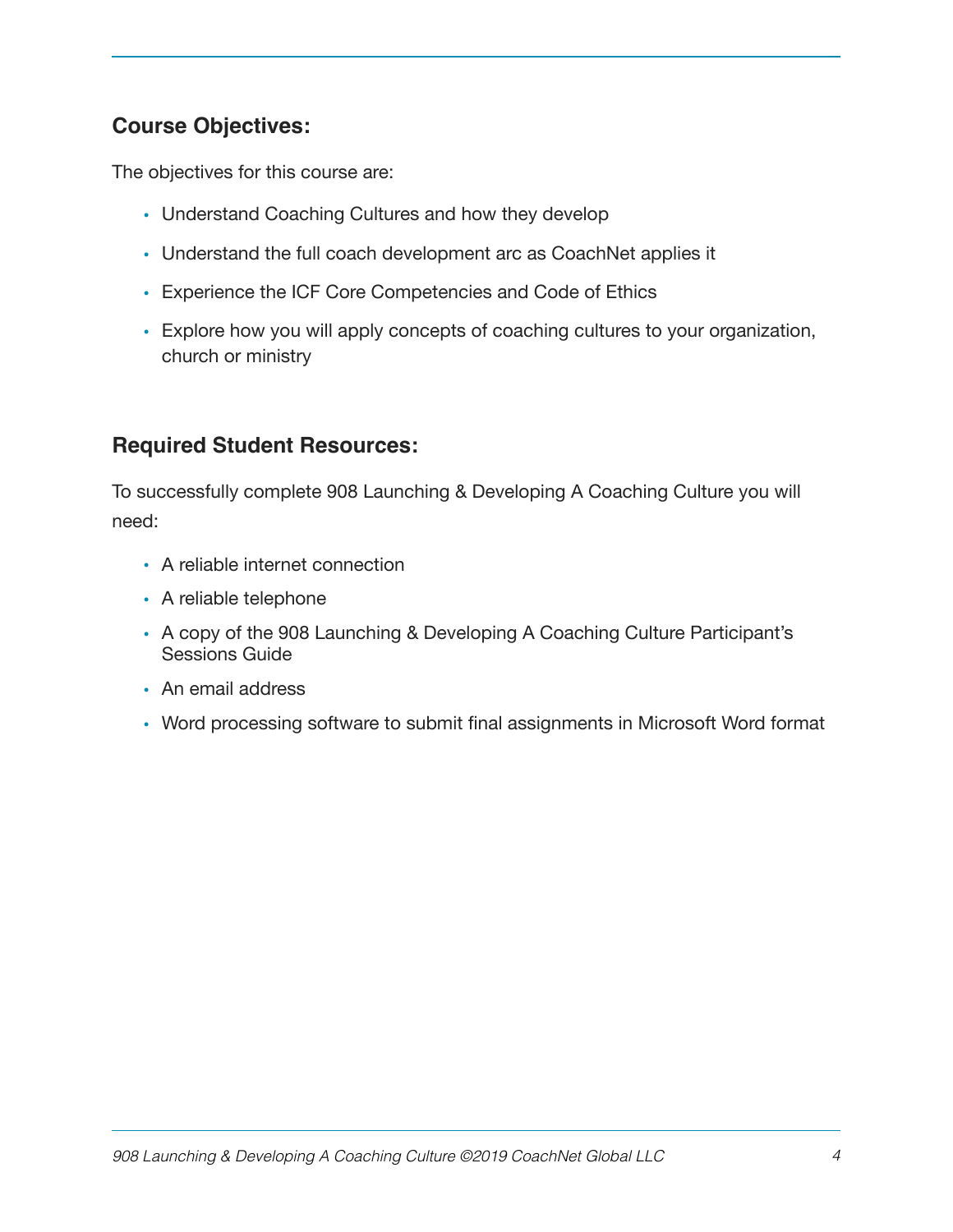# **Course Schedule/Outline/Calendar of Events:**

908 Launching & Developing A Coaching Culture follows one of two formats: online for 4 - 60 minute sessions, online for two 2 hour sessions. Both formats include follow up assignments.

908 Launching & Developing A Coaching Culture begins online 2-3 times per year on average.

*Course Outline:* 

| <b>Session</b> | <b>Class Focus</b>           | <b>Follow Up Assignment</b>            |
|----------------|------------------------------|----------------------------------------|
|                | <b>1</b>   What is Culture?  |                                        |
|                | <b>2</b> A Coaching Program  |                                        |
|                | <b>3</b>   A Coaching System |                                        |
|                | 4 A True Coaching Culture    | Journal Assignment (15-45)<br>Minutes) |

All assignments must be submitted to the Instructor within 30 days of the final class.

# **Criteria for Grading:**

908 Launching & Developing A Coaching Culture is conducted on a pass/fail basis.

You will pass 908 Launching & Developing A Coaching Culture if:

- You attend the required 75% of live course sessions and participate in class discussions
- You listen to the recordings of missed session
- You submit your writing assignments demonstrating comprehension and application of the material